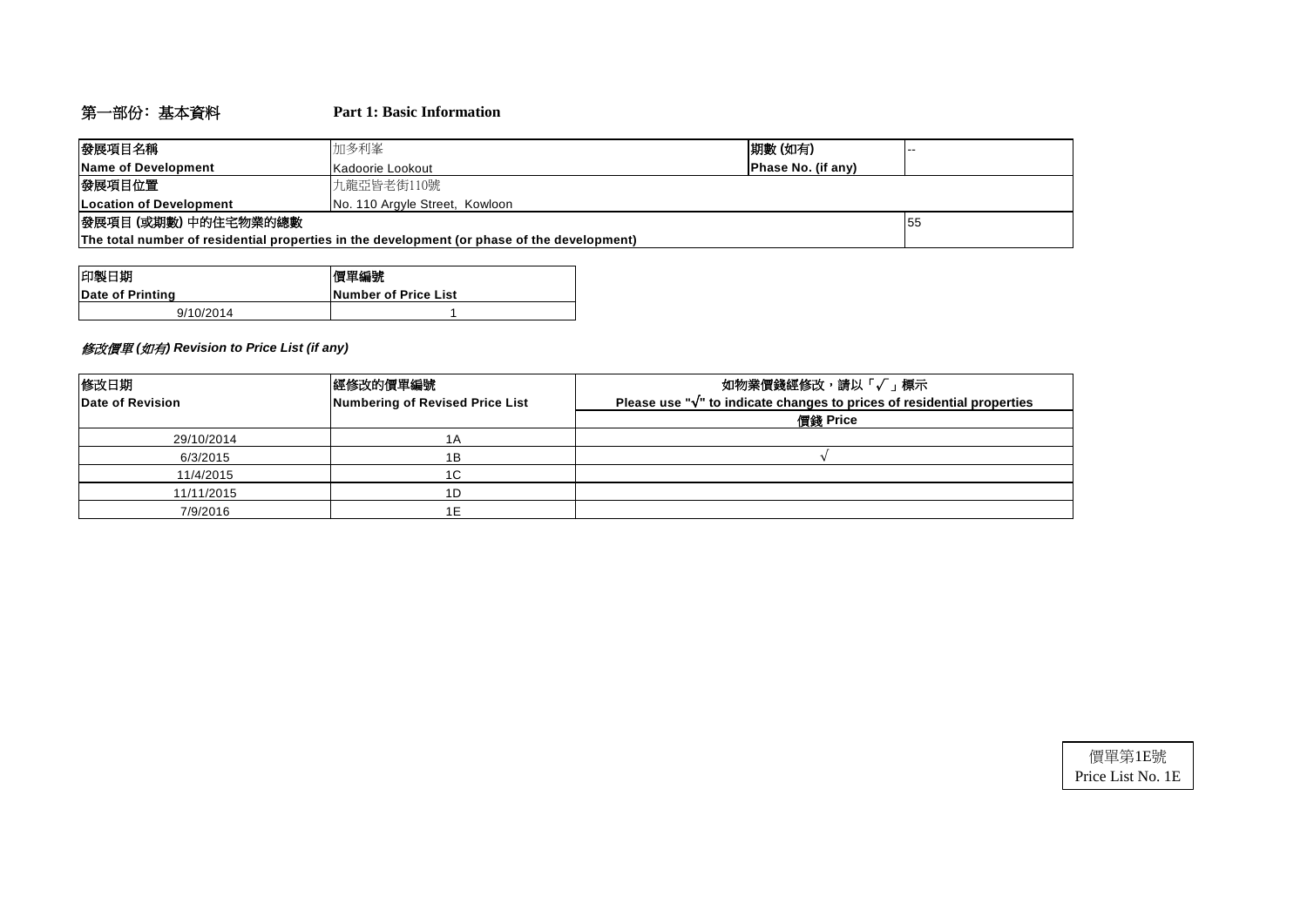# 第二部份﹕面積及售價資料 **Part 2: Information on Area and Price**

| 物業的描述<br><b>Description of</b><br><b>Residential</b><br><b>Property</b> |               | 實用面積<br>(包括露台,工作平台及陽台(如有)<br>平方米(平方呎)                                                       | 售價<br>$\overline{(\overline{\pi})}$ | 實用面積<br>每平方米/呎售價<br>元,每平方米<br>(元,每平方/呎)                    |                                    |               |                             |                            | 平方米(平方呎)<br>sq. metre (sq.ft.) | 其他指明項目的面積(不計算入實用面積)<br>Area of other specified items (Not included in the Saleable Area) |       |                  |                          |       |
|-------------------------------------------------------------------------|---------------|---------------------------------------------------------------------------------------------|-------------------------------------|------------------------------------------------------------|------------------------------------|---------------|-----------------------------|----------------------------|--------------------------------|------------------------------------------------------------------------------------------|-------|------------------|--------------------------|-------|
| 樓層                                                                      | 單位            | <b>Saleable Area</b>                                                                        | <b>Price</b>                        | <b>Unit Rate of</b>                                        | 空調機房                               | 窗台            | 閣樓                          | 平台                         | 花園                             | 停車位                                                                                      | 天台    | 梯屋               | 前庭                       | 庭院    |
| <b>Floor</b>                                                            | Unit          | (including Balcony, Utility Platform and Verandah, if any)<br>sq. metre (sq. ft.)           | $\left( \text{\$}\right)$           | <b>Saleable Area</b><br>\$ per sq. metre<br>\$per sq. ft.) | Air-<br>conditioning<br>plant room | Bay<br>window |                             | Cockloft   Flat roof       | Garden                         | Parking<br>space                                                                         | Roof  | <b>Stairhood</b> | <b>Terrace</b>           | Yard  |
|                                                                         | $\mathbf C$   | (533)<br>49.476<br>2.000<br>(22);<br>露台 Balcony:<br>0.000<br>工作平台 Utility Platform:<br>(0)  | 10,728,000                          | 216,832<br>(20, 128)                                       | $-$                                | 2.450<br>(26) | $  \,$                      | $---$                      | $\overline{\phantom{a}}$       | $---$                                                                                    | $---$ | $- -$            | $--$                     | $---$ |
|                                                                         |               | (919)<br>85.419<br>2.450<br>露台 Balcony:<br>(26);                                            | 22,328,000                          | 261,394<br>(24,296)                                        | $\mathcal{L}_{\mathcal{L}}$        | 1.941<br>(21) | $\sim$                      | $--$                       | $--$                           | $---$                                                                                    | $---$ | $--$             | $---$                    | $--$  |
| 8                                                                       | $A^*$         | 1.500<br>工作平台 Utility Platform:<br>(16)                                                     | 19,258,000                          | 225,453<br>(20,955)                                        |                                    |               |                             |                            |                                |                                                                                          |       |                  |                          |       |
| 8                                                                       | $B^*$         | 89.221<br>(960)<br>2.500<br>(27);<br>露台 Balcony:<br>1.500<br>工作平台 Utility Platform:<br>(16) | 23,480,000<br>20,252,000            | 263,167<br>(24, 458)<br>226,987                            | $\mathcal{L}_{\mathcal{L}}$        | 2.563<br>(28) | $-$                         | $--$                       | $--$                           | $\overline{\phantom{a}}$                                                                 | $---$ | $--$             | $--$                     | $--$  |
|                                                                         |               | 49.476                                                                                      | 10,838,000                          | (21,096)<br>219,056                                        |                                    | 2.450         |                             |                            |                                |                                                                                          |       |                  |                          |       |
| 8                                                                       | $\mathsf{C}$  | (533)<br>2.000<br>(22);<br>露台 Balcony:<br>工作平台 Utility Platform:<br>0.000<br>(0)            |                                     | (20, 334)                                                  | $--$                               | (26)          | $--$                        | $--$                       | $--$                           | $\overline{\phantom{a}}$                                                                 | $--$  | $---$            | $--$                     | $---$ |
| 9                                                                       | $A^*$         | (919)<br>85.419<br>露台 Balcony:<br>2.450<br>(26);<br>工作平台 Utility Platform:<br>1.500<br>(16) | 22,573,000<br>19,470,000            | 264,262<br>(24, 563)<br>227,935<br>(21, 186)               | $- -$                              | 1.941<br>(21) | $  \,$                      | $--$                       | $--$                           | $--$                                                                                     | $-$   | $---$            | $---$                    | $---$ |
| $\mathsf{Q}$                                                            | $B^*$         | 89.221<br>(960)<br>2.500<br>(27);<br>露台 Balcony:                                            | 23,748,000                          | 266,171<br>(24, 738)                                       | $--$                               | 2.563<br>(28) | $--$                        | $--$                       | $\qquad \qquad -$              | $--$                                                                                     | $---$ | $--$             | $--$                     | $--$  |
|                                                                         |               | 工作平台 Utility Platform: 1.500 (16)                                                           | 20,483,000                          | 229,576<br>(21, 336)                                       |                                    |               |                             |                            |                                |                                                                                          |       |                  |                          |       |
| 9                                                                       | $\mathcal{C}$ | 49.476<br>(533)<br>露台 Balcony:<br>2.000<br>(22);<br>工作平台 Utility Platform:<br>0.000<br>(0)  | 10,953,000                          | 221,380<br>(20, 550)                                       | $- -$                              | 2.450<br>(26) | $\mathcal{L}_{\mathcal{F}}$ | $--$                       | $\qquad \qquad -$              | $--$                                                                                     | $---$ | $--$             | $--$                     | $--$  |
| 10                                                                      | $\mathcal{C}$ | (533)<br>49.476<br>露台 Balcony:<br>2.000<br>(22);<br>0.000<br>工作平台 Utility Platform:<br>(0)  | 11,058,000                          | 223,502<br>(20, 747)                                       | $- -$                              | 2.450<br>(26) | $\overline{\phantom{a}}$    | $ \!-$                     | $\overline{\phantom{a}}$       | $\overline{\phantom{a}}$                                                                 | $---$ | $- -$            | $\overline{\phantom{a}}$ | $--$  |
| 11                                                                      | $A^*$         | 85.419<br>(919)<br>露台 Balcony:<br>2.450<br>(26);<br>工作平台 Utility Platform:<br>1.500<br>(16) | 23,528,000                          | 275,442<br>(25,602)                                        | $\overline{\phantom{a}}$           | 1.941<br>(21) | $\sim$                      | $\mathcal{L}(\mathcal{L})$ | $\rightarrow$                  | $ -$                                                                                     | $--$  | $--$             | $--$                     | $--$  |
| 11                                                                      | $B^*$         | 89.221<br>(960)<br>露台 Balcony:<br>2.500<br>(27);<br>工作平台 Utility Platform:<br>1.500<br>(16) | 24,268,000<br>20,932,000            | 271,999<br>(25,279)<br>234,608<br>(21, 804)                | $- -$                              | 2.563<br>(28) | $\sim$                      | $\overline{\phantom{m}}$   | $\rightarrow$                  | $\overline{\phantom{m}}$                                                                 | $---$ | $- -$            | $--$                     | $---$ |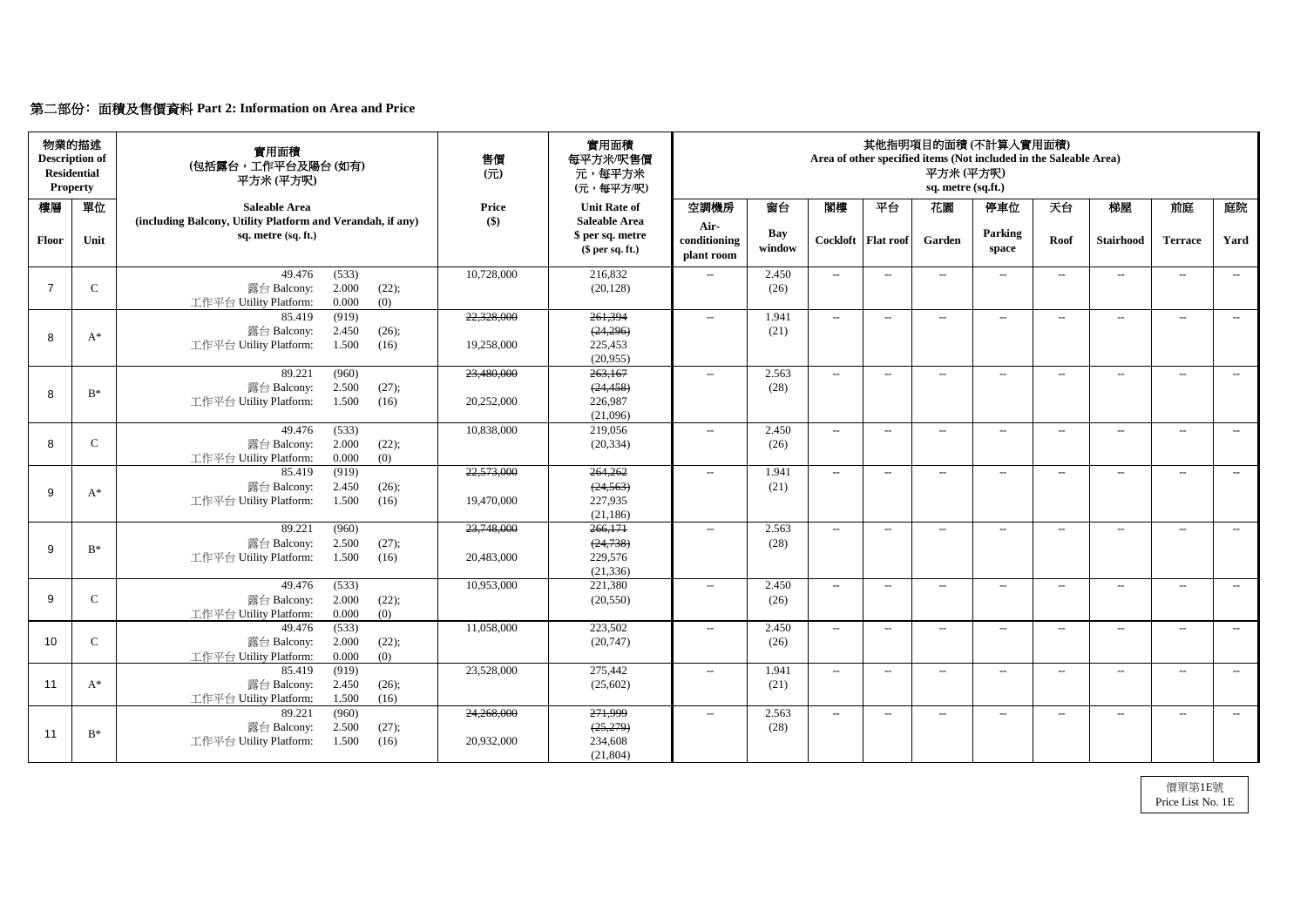# 第二部份﹕面積及售價資料 **Part 2: Information on Area and Price**

| <b>Residential</b> | 物業的描述<br><b>Description of</b><br><b>Property</b> | 實用面積<br>(包括露台,工作平台及陽台(如有)<br>平方米(平方呎)                                                       | 售價<br>$($ $\overrightarrow{\pi}$ $)$ | 實用面積<br>每平方米/呎售價<br>元,每平方米<br>(元,每平方/呎)                    |                                    |                      |                          |                      | 平方米(平方呎)<br>sq. metre (sq.ft.) | 其他指明項目的面積(不計算入實用面積)<br>Area of other specified items (Not included in the Saleable Area) |       |                          |                |       |
|--------------------|---------------------------------------------------|---------------------------------------------------------------------------------------------|--------------------------------------|------------------------------------------------------------|------------------------------------|----------------------|--------------------------|----------------------|--------------------------------|------------------------------------------------------------------------------------------|-------|--------------------------|----------------|-------|
| 樓層                 | 單位                                                | <b>Saleable Area</b>                                                                        | <b>Price</b>                         | <b>Unit Rate of</b>                                        | 空調機房                               | 窗台                   | 閣樓                       | 平台                   | 花園                             | 停車位                                                                                      | 天台    | 梯屋                       | 前庭             | 庭院    |
| Floor              | Unit                                              | (including Balcony, Utility Platform and Verandah, if any)<br>sq. metre (sq. ft.)           | $\left( \text{\$}\right)$            | <b>Saleable Area</b><br>\$ per sq. metre<br>\$per sq. ft.) | Air-<br>conditioning<br>plant room | <b>Bay</b><br>window |                          | Cockloft   Flat roof | Garden                         | <b>Parking</b><br>space                                                                  | Roof  | <b>Stairhood</b>         | <b>Terrace</b> | Yard  |
| 11                 | $\mathsf{C}$                                      | (533)<br>49.476<br>2.000<br>露台 Balcony:<br>(22);<br>0.000<br>(0)<br>工作平台 Utility Platform:  | 11,158,000                           | 225,523<br>(20, 934)                                       | $- -$                              | 2.450<br>(26)        | $--$                     | $---$                | $\overline{\phantom{a}}$       | $\overline{\phantom{a}}$                                                                 | $---$ | $--$                     | $--$           | $---$ |
| 12                 | $B^*$                                             | (960)<br>89.221<br>2.500<br>(27);<br>露台 Balcony:<br>工作平台 Utility Platform:<br>1.500<br>(16) | 24,550,000<br>21,175,000             | 275,159<br>(25, 573)<br>237,332<br>(22,057)                | $\mathcal{L}_{\mathcal{L}}$        | 2.563<br>(28)        | $--$                     | $--$                 | $--$                           | $\overline{\phantom{a}}$                                                                 | $---$ | $--$                     | $--$           | $--$  |
| 12                 | $\mathsf{C}$                                      | 49.476<br>(533)<br>2.000<br>(22);<br>露台 Balcony:<br>工作平台 Utility Platform:<br>0.000<br>(0)  | 11,258,000                           | 227,545<br>(21, 122)                                       | $--$                               | 2.450<br>(26)        | $\overline{\phantom{a}}$ | $--$                 | $--$                           | $--$                                                                                     | $---$ | $--$                     | $--$           | $--$  |
| 15                 | $\mathsf{C}$                                      | 49.476<br>(533)<br>2.000<br>露台 Balcony:<br>(22);<br>0.000<br>(0)<br>工作平台 Utility Platform:  | 11,363,000                           | 229,667<br>(21,319)                                        | $- -$                              | 2.450<br>(26)        | $--$                     | $--$                 | $\qquad \qquad -$              | $---$                                                                                    | $---$ | $\qquad \qquad - \qquad$ | $--$           | $--$  |
| 16                 | $A^*$                                             | (919)<br>85.419<br>露台 Balcony:<br>2.450<br>(26);<br>工作平台 Utility Platform:<br>1.500<br>(16) | 24,368,000                           | 285,276<br>(26,516)                                        | $--$                               | 1.941<br>(21)        | $\sim$                   | $--$                 | $\qquad \qquad -$              | $--$                                                                                     | $---$ | $\qquad \qquad -$        | $--$           | $--$  |
| 16                 | $\mathsf{C}$                                      | (533)<br>49.476<br>2.000<br>(22);<br>露台 Balcony:<br>0.000<br>(0)<br>工作平台 Utility Platform:  | 11,463,000                           | 231,688<br>(21,507)                                        | $- -$                              | 2.450<br>(26)        | $--$                     | $--$                 | $\overline{\phantom{a}}$       | $--$                                                                                     | $--$  | $ -$                     | $--$           | $---$ |
| 17                 | $B^*$                                             | 89.221<br>(960)<br>露台 Balcony:<br>2.500<br>(27);<br>工作平台 Utility Platform:<br>1.500<br>(16) | 25,328,000<br>21,846,000             | 283,879<br>(26, 383)<br>244,853<br>(22,756)                | $--$                               | 2.563<br>(28)        | $\sim$                   | $--$                 | $--$                           | $--$                                                                                     | $---$ | $--$                     | $--$           | $--$  |
| 17                 | $\mathsf{C}$                                      | 49.476<br>(533)<br>2.000<br>露台 Balcony:<br>(22);<br>工作平台 Utility Platform:<br>0.000<br>(0)  | 11,568,000                           | 233,810<br>(21,704)                                        | $- -$                              | 2.450<br>(26)        | $--$                     | $--$                 | $\overline{\phantom{a}}$       | $---$                                                                                    | $--$  | $--$                     | $--$           | $--$  |
| 18                 | $A^*$                                             | 85.419<br>(919)<br>2.450<br>露台 Balcony:<br>(26);<br>工作平台 Utility Platform:<br>1.500<br>(16) | 24,958,000                           | 292,183<br>(27, 158)                                       | $- -$                              | 1.941<br>(21)        | $--$                     | $--$                 | --                             | $\hspace{0.05cm} \ldots$                                                                 | $---$ | $--$                     | $--$           | $--$  |
| 18                 | $\mathrm{B}^*$                                    | (960)<br>89.221<br>露台 Balcony:<br>2.500<br>(27);<br>工作平台 Utility Platform:<br>1.500<br>(16) | 25,713,000<br>22,178,000             | 288,194<br>(26, 784)<br>248,574<br>(23,102)                | $- -$                              | 2.563<br>(28)        | $--$                     | $--$                 | $--$                           | $\hspace{0.05cm} \ldots$                                                                 | $--$  | $--$                     | $--$           | $--$  |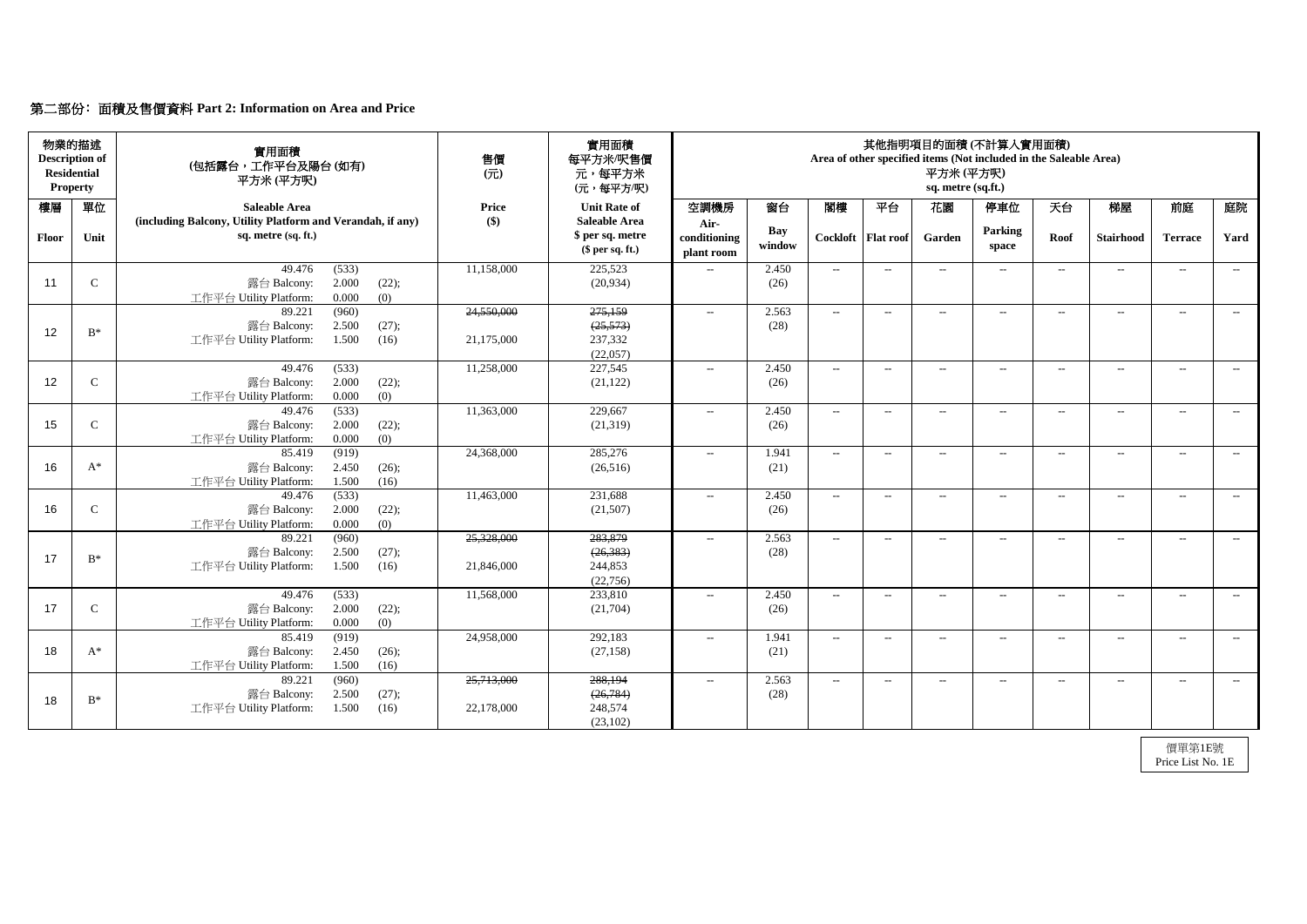# 第二部份﹕面積及售價資料 **Part 2: Information on Area and Price**

| 物業的描述<br><b>Description of</b><br><b>Residential</b><br><b>Property</b> |              | 實用面積<br>(包括露台,工作平台及陽台(如有)<br>平方米 (平方呎)                                            | 售價<br>$($ $\overrightarrow{\pi}$ $)$ | 實用面積<br>每平方米/呎售價<br>元,每平方米<br>(元,每平方/呎)                    | 其他指明項目的面積(不計算入實用面積)<br>Area of other specified items (Not included in the Saleable Area)<br>平方米(平方呎)<br>sq. metre (sq.ft.) |                      |        |                      |                          |                          |        |                   |                          |       |
|-------------------------------------------------------------------------|--------------|-----------------------------------------------------------------------------------|--------------------------------------|------------------------------------------------------------|----------------------------------------------------------------------------------------------------------------------------|----------------------|--------|----------------------|--------------------------|--------------------------|--------|-------------------|--------------------------|-------|
| 樓層                                                                      | 單位           | <b>Saleable Area</b>                                                              | <b>Price</b>                         | <b>Unit Rate of</b>                                        | 空調機房                                                                                                                       | 窗台                   | 閣樓     | 平台                   | 花園                       | 停車位                      | 天台     | 梯屋                | 前庭                       | 庭院    |
| <b>Floor</b>                                                            | Unit         | (including Balcony, Utility Platform and Verandah, if any)<br>sq. metre (sq. ft.) | $\left( \text{\$}\right)$            | <b>Saleable Area</b><br>\$ per sq. metre<br>\$per sq. ft.) | Air-<br>conditioning<br>plant room                                                                                         | <b>Bay</b><br>window |        | Cockloft   Flat roof | Garden                   | Parking<br>space         | Roof   | <b>Stairhood</b>  | <b>Terrace</b>           | Yard  |
|                                                                         |              | 49.476<br>(533)                                                                   | 11,758,000                           | 237,651                                                    | $- -$                                                                                                                      | 2.450                | $--$   | $--$                 | $\qquad \qquad -$        | $--$                     | $---$  | $\qquad \qquad -$ | $--$                     | $--$  |
| 18                                                                      | $\mathbf C$  | 2.000<br>露台 Balcony:<br>(22);<br>0.000<br>工作平台 Utility Platform:<br>(0)           |                                      | (22,060)                                                   |                                                                                                                            | (26)                 |        |                      |                          |                          |        |                   |                          |       |
|                                                                         |              | (533)<br>49.476                                                                   | 11,768,000                           | 237,853                                                    | $\mathcal{L}_{\mathcal{L}}$                                                                                                | 2.450                | $--$   | $--$                 | $--$                     | $ -$                     | $---$  | $---$             | $--$                     | $--$  |
| 19                                                                      | $\mathbf C$  | 2.000<br>(22);<br>露台 Balcony:                                                     |                                      | (22,079)                                                   |                                                                                                                            | (26)                 |        |                      |                          |                          |        |                   |                          |       |
|                                                                         |              | 工作平台 Utility Platform:<br>0.000<br>(0)                                            |                                      |                                                            |                                                                                                                            |                      |        |                      |                          |                          |        |                   |                          |       |
|                                                                         |              | (919)<br>85.419                                                                   | 25,193,000                           | 294,934                                                    | $---$                                                                                                                      | 1.941                | $--$   | $---$                | $--$                     | $\overline{\phantom{a}}$ | $--$   | $\qquad \qquad -$ | $--$                     | $--$  |
| 20                                                                      | $A^*$        | 露台 Balcony:<br>2.450<br>(26);                                                     |                                      | (27, 413)                                                  |                                                                                                                            | (21)                 |        |                      |                          |                          |        |                   |                          |       |
|                                                                         |              | 1.500<br>工作平台 Utility Platform:<br>(16)                                           | 21,729,000                           | 254,381<br>(23, 644)                                       |                                                                                                                            |                      |        |                      |                          |                          |        |                   |                          |       |
|                                                                         |              | (533)<br>49.476                                                                   | 11,883,000                           | 240,177                                                    | $- -$                                                                                                                      | 2.450                | $--$   | $-$                  | $-$                      | $---$                    | $-$    | $---$             | $---$                    | $---$ |
| 20                                                                      | $\mathsf{C}$ | 露台 Balcony:<br>2.000<br>(22);                                                     |                                      | (22, 295)                                                  |                                                                                                                            | (26)                 |        |                      |                          |                          |        |                   |                          |       |
|                                                                         |              | (0)<br>0.000<br>工作平台 Utility Platform:                                            |                                      |                                                            |                                                                                                                            |                      |        |                      |                          |                          |        |                   |                          |       |
|                                                                         |              | (919)<br>85.419                                                                   | 25,428,000                           | 297,686                                                    | $--$                                                                                                                       | 1.941                | $--$   | $---$                | $--$                     | $--$                     | $--$   | $\qquad \qquad -$ | $--$                     | $---$ |
| 21                                                                      | $A^*$        | 2.450<br>(26);<br>露台 Balcony:                                                     |                                      | (27,669)                                                   |                                                                                                                            | (21)                 |        |                      |                          |                          |        |                   |                          |       |
|                                                                         |              | 1.500<br>(16)<br>工作平台 Utility Platform:                                           |                                      |                                                            |                                                                                                                            |                      |        |                      |                          |                          |        |                   |                          |       |
|                                                                         |              | (960)<br>89.221                                                                   | 26,120,000                           | 292,756                                                    | $--$                                                                                                                       | 2.563                | $--$   | $--$                 | $--$                     | $--$                     | $--$   | $---$             | $--$                     | $--$  |
| 21                                                                      | $B^*$        | 2.500<br>露台 Balcony:<br>(27);                                                     |                                      | (27,208)                                                   |                                                                                                                            | (28)                 |        |                      |                          |                          |        |                   |                          |       |
|                                                                         |              | 工作平台 Utility Platform:<br>1.500<br>(16)                                           | 22,529,000                           | 252,508                                                    |                                                                                                                            |                      |        |                      |                          |                          |        |                   |                          |       |
|                                                                         |              | 49.476<br>(533)                                                                   | 11,998,000                           | (23, 468)<br>242,501                                       | $- -$                                                                                                                      | 2.450                | $-$    | $--$                 | $\rightarrow$            | $--$                     | $--$   | $\qquad \qquad -$ | $\overline{\phantom{a}}$ | $--$  |
| 21                                                                      | $\mathbf C$  | 2.000<br>露台 Balcony:<br>(22);                                                     |                                      | (22,510)                                                   |                                                                                                                            | (26)                 |        |                      |                          |                          |        |                   |                          |       |
|                                                                         |              | 0.000<br>工作平台 Utility Platform:<br>(0)                                            |                                      |                                                            |                                                                                                                            |                      |        |                      |                          |                          |        |                   |                          |       |
|                                                                         |              | 49.476<br>(533)                                                                   | 12,108,000                           | 244,725                                                    | $--$                                                                                                                       | 2.450                | $  \,$ | $--$                 | $\overline{\phantom{a}}$ | $---$                    | $- \,$ | $--$              | $--$                     | $--$  |
| 22                                                                      | $\mathsf{C}$ | 露台 Balcony:<br>2.000<br>(22);                                                     |                                      | (22, 717)                                                  |                                                                                                                            | (26)                 |        |                      |                          |                          |        |                   |                          |       |
|                                                                         |              | 0.000<br>工作平台 Utility Platform:<br>(0)                                            |                                      |                                                            |                                                                                                                            |                      |        |                      |                          |                          |        |                   |                          |       |
|                                                                         |              | 49.476<br>(533)                                                                   | 12,279,000                           | 248,181                                                    | $- -$                                                                                                                      | 2.450                | $--$   | $--$                 | $\qquad \qquad -$        | $--$                     | $---$  | $--$              | $--$                     | $--$  |
| 23                                                                      | $\mathsf{C}$ | 露台 Balcony:<br>2.000<br>(22);                                                     |                                      | (23,038)                                                   |                                                                                                                            | (26)                 |        |                      |                          |                          |        |                   |                          |       |
|                                                                         |              | 0.000<br>工作平台 Utility Platform:<br>(0)                                            |                                      |                                                            |                                                                                                                            |                      |        |                      |                          |                          |        |                   |                          |       |
|                                                                         |              | (529)<br>49.141                                                                   | 12,428,000                           | 252,905                                                    | $- -$                                                                                                                      | 2.450                | $\sim$ | $--$                 | $--$                     | $--$                     | $--$   | $--$              | $--$                     | $--$  |
| 25                                                                      | $\mathsf{C}$ | 2.000<br>(22);<br>露台 Balcony:                                                     |                                      | (23, 493)                                                  |                                                                                                                            | (26)                 |        |                      |                          |                          |        |                   |                          |       |
|                                                                         |              | 工作平台 Utility Platform:<br>0.000<br>(0)                                            |                                      |                                                            |                                                                                                                            |                      |        |                      |                          |                          |        |                   |                          |       |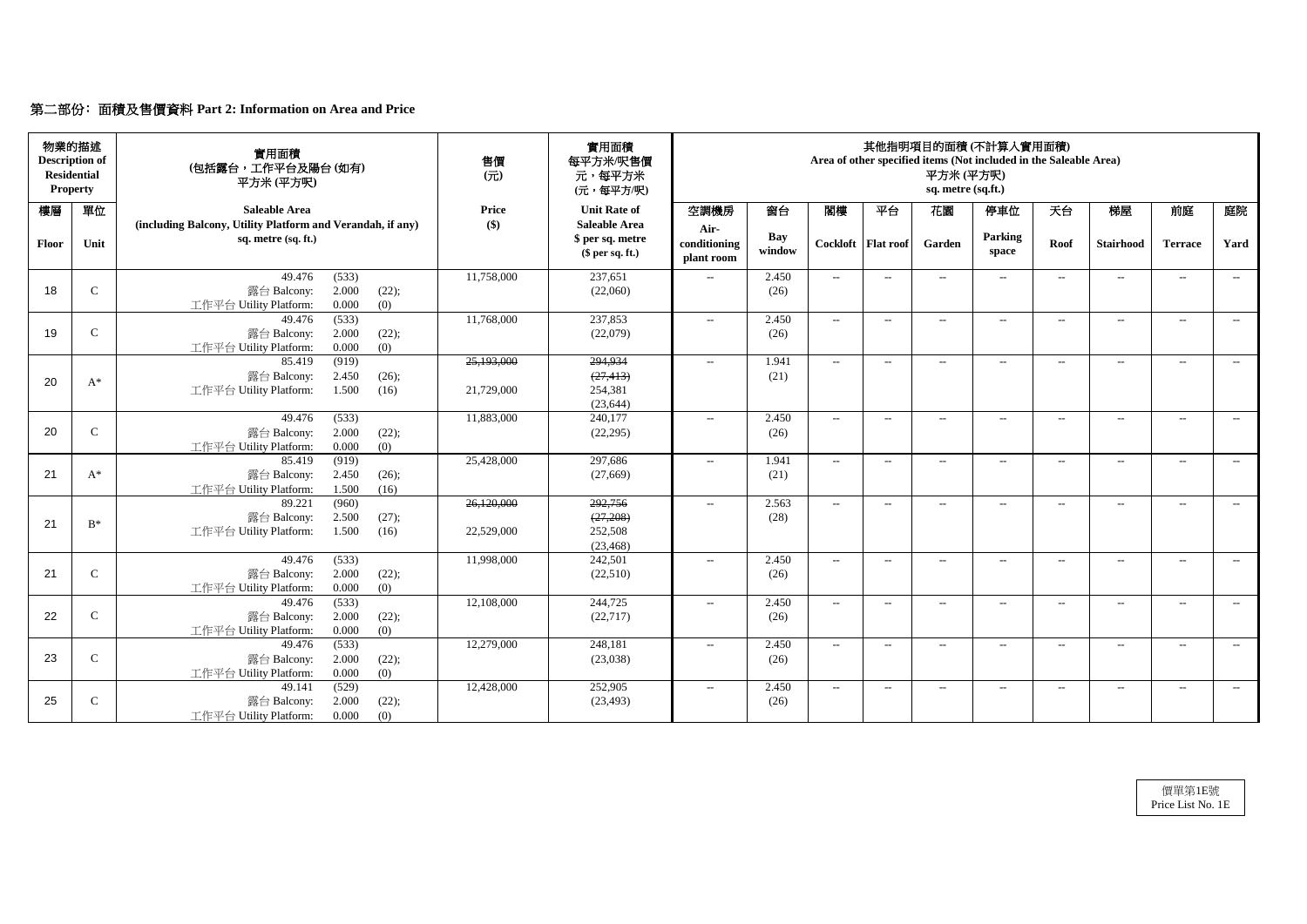## 第三部份:其他資料 **Part 3: Other Information**

for sale and purchase, the owner must execute the agreement for sale and purchase within 8 working days after that date. If a person executes an agreement for sale and purchase in respect of the residential property within 5 working days after the date on which the person enters into the preliminary agreement 如某人於某日期訂立臨時買賣合約,並於該日期後的 5 個工作日內,就有關住宅物業簽立買賣合約,則擁有人必須在該日期後的 8 個工作日内,簽立該買賣合約。

- (1) 準買家應參閱發展項目的售樓說明書,以了解該項目的資料。 Prospective purchasers are advised to refer to the sales brochure for the development for information on the development.
- (2) 根據《一手住宅物業銷售條例》第 52(1)條及第 53(2)及(3)條, - According to sections 52(1) and 53(2) and (3) of the Residential Properties (First-hand Sales) Ordinance, –

# 第 53(2)條 / Section 53(2)

with the owner. A preliminary deposit of 5% of the purchase price is payable by a person to the owner on entering into a preliminary agreement for sale and purchase in respect of the specified residential property

- (3) 實用面積及屬該住宅物業其他指明項目的面積是按《一手住宅物業銷售條例》第 8 條及附表二第 2 部計算得出的。 The saleable area and area of other specified items of the residential property are calculated in accordance with section 8 and Part 2 of Schedule 2 to the Residential Properties (First-hand Sales) Ordinance.
- (4)(i) 註:於本第4節內,「售價」指本價單第二部份表中所列之價錢,而「成交金額」指臨時買賣合約及買賣合約所載之價錢(即售價經計算適用支付條款及折扣後之價錢),因應不 同支付條款及/或折扣按售價計算得出之價目,四捨五入取最近的千位數作為成交金額。

# 第 52(1)條 / Section 52(1)

在某人就指明住宅物業與擁有人訂立臨時買賣合約時,該人須向擁有人支付售價的 5%的臨時訂金。

# 第 53(3)條 / Section 53(3)

不得就該人沒有簽立買賣合約而針對該人提出進一步申索。 如某人於某日期訂立臨時買賣合約,但沒有於該日期後的 5 個工作日内,就有關住宅物業簽立買賣合約,則 – (i) 該臨時合約即告終止;(ii) 有關的臨時訂金即予沒收;及 (iii) 擁有人

the relevant terms of payment and/or applicable discounts on the Price will be rounded to the nearest thousand to determine the Transaction Price. and purchase and the agreement for sale and purchase, i.e. the purchase price after applying the relevant terms of payment and applicable discounts on the Price. The price obtained after applying Note: In this section 4, "Price" means the price set out in the schedule in Part 2 of this price list, and "Transaction Price" means the purchase price set out in the preliminary agreement for sale

for the failure. agreement for sale and purchase- (i) the preliminary agreement is terminated; (ii) the preliminary deposit is forfeited; and (iii) the owner does not have any further claim against the person If a person does not execute an agreement for sale and purchase in respect of the residential property within 5 working days after the date on which the person enters into the preliminary

支付條款 Terms of payment

以銀行本票或支票繳付。所有本票或支票必須以香港持牌銀行所發出,抬頭必須為賣方律師行"孖士打律師行"。 買方於簽署臨時買賣合約時須繳付相等於售價5%作為臨時訂金,其中港幣\$300,000.00(如選購C單位)或港幣\$600,000.00(如選購A單位或B單位)須以銀行本票繳付,餘款將

shall be issued by a licensed bank in Hong Kong, and shall be made payable to the vendor's solicitors "MAYER BROWN JSM". HK\$600,000.00 (for Unit A or Unit B) shall be paid by a cashier order and the remaining portion of the preliminary deposit can be paid by cashier order or cheque. All cashier orders or cheques Purchasers shall pay the preliminary deposit equivalent to 5% of purchase price upon signing of the preliminary agreement for sale and purchase, of which HK\$300,000.00 (for Unit C) or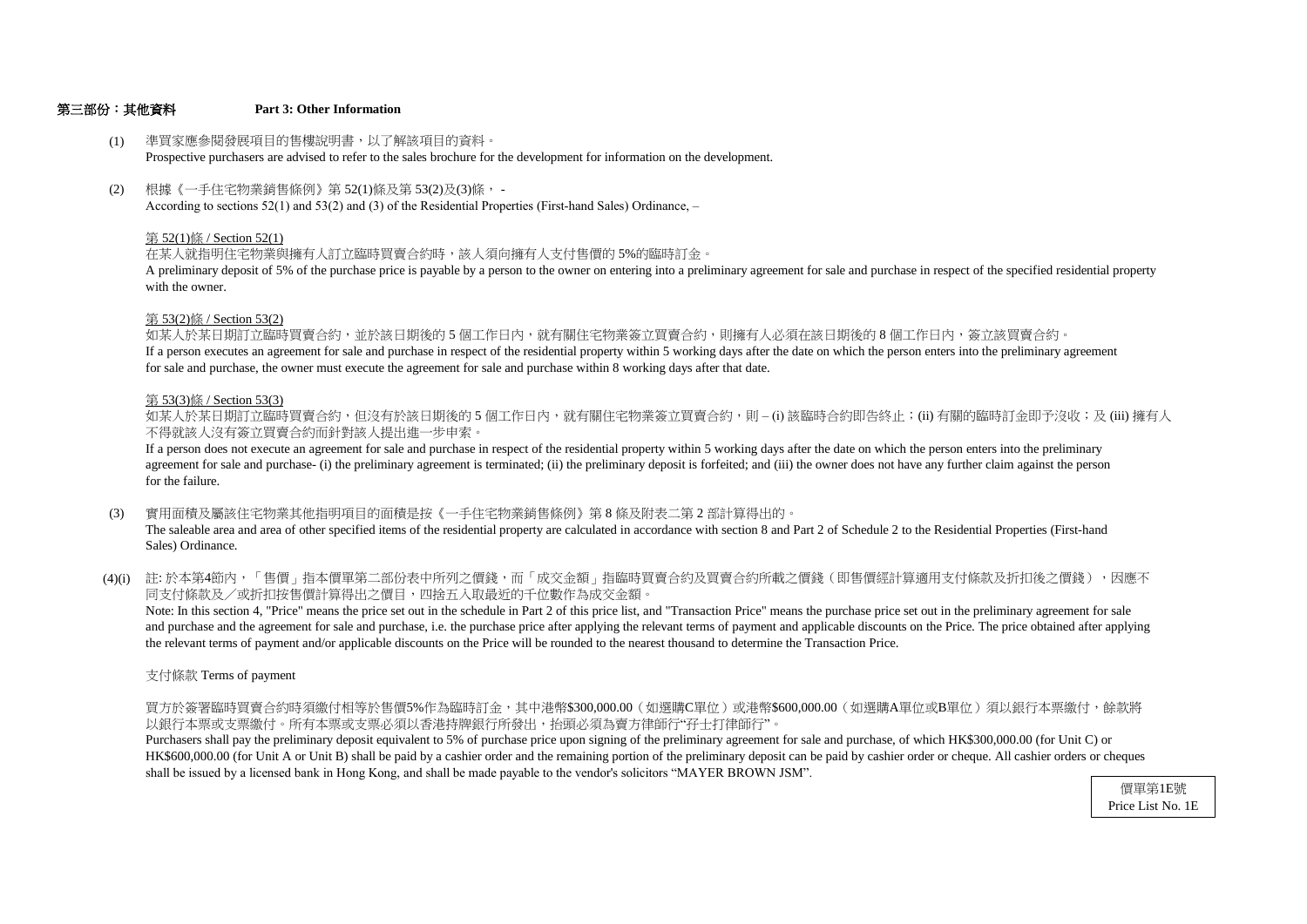# **(a) 90**天付款計劃 **–** 照售價減**3%**

**90-day Payment Plan - 3% discount from the Price**

2) 成交金額 5%( 加付訂金)於買方簽署買賣合約時繳付。 5% of the Transaction Price being Further Deposit shall be paid upon signing of the agreement for sale and purchase.

3) 成交金額 5% (加付訂金)於買方簽署買賣合約後30天內繳付。

5% of the Transaction Price being Further Deposit shall be paid within 30 days after signing of the agreement for sale and purchase.

1)成交金額5%(臨時訂金)於買方簽署臨時買賣合約時繳付,買方須於簽署臨時買賣合約的日期後5個工作日內簽署買賣合約。 5% of the Transaction Price being the Preliminary Deposit shall be paid upon signing of the preliminary agreement for sale and purchase. The agreement for sale and purchase must be signed by the Purchaser within 5 working days thereafter.

4) 成交金額 85%於買方簽署臨時買賣合約後90天內繳付。 85% of the Transaction Price shall be paid within 90 days after the Purchaser signing the preliminary agreement for sale and purchase.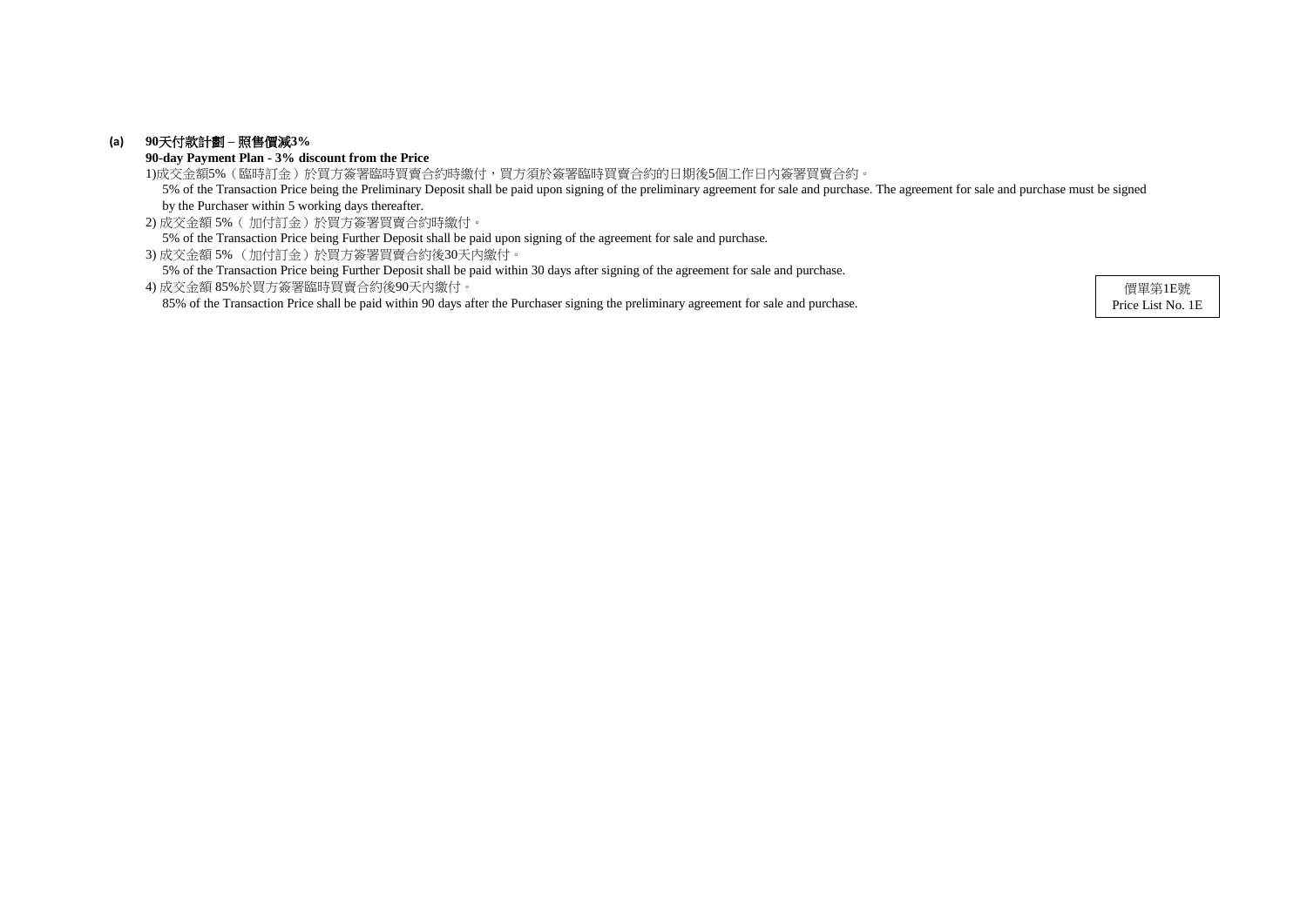# **(b)** 「升級備用按揭貸款」付款計劃 **-** 照售價

# **Advanced Mortgage Plan - the Price**

(此優惠只適用於個人買家 This offer is only applicable to purchaser(s) who is individual)

1)成交金額5%(臨時訂金)於買方簽署臨時買賣合約時繳付,買方須於簽署臨時買賣合約的日期後5個工作日內簽署買賣合約。

- 2) 成交金額 5%( 加付訂金)於買方簽署買賣合約時繳付。
- 5% of the Transaction Price being Further Deposit shall be paid upon signing of the agreement for sale and purchase.
- 3) 成交金額 5% (加付訂金)於買方簽署買賣合約後30天內繳付。
- 5% of the Transaction Price being Further Deposit shall be paid within 30 days after signing of the agreement for sale and purchase.
- 4) 成交金額 85%於買方簽署臨時買賣合約後90天內繳付。

85% of the Transaction Price shall be paid within 90 days after the Purchaser signing the preliminary agreement for sale and purchase.

# 買方可向「大鴻輝財務有限公司」或賣方相聯公司申按揭貸款以作購買有關住宅物業的融資,惟買方必需遵守下列按揭條款:

The Purchaser can apply for a mortgage loan from "Tai Hung Fai Finance Limited" or the Vendor's associated company for the purpose of financing the purchase of the relevant residential property subject to the following conditions of the mortgage:

1) 貸款額不高於樓價之85%,並以有關住宅物業的第一押記作為抵押。

Interest on the mortgage loan will be calculated at 2.75% below the Hong Kong Dollar Prime Rate (P-2.75% p.a.) (currently P=5.25%) as quoted by Bank of East Asia ("the Hong Kong Dollar Prime Rate") from time to time for the first 36 months and thereafter at the Hong Kong Dollar Prime Rate (P% p.a.) and subject to fluctuation.

The loan amount shall not exceed 85% of the Transaction Price and shall be secured by a first legal charge over the relevant residential property.

All legal documents of the mortgage shall be prepared and handled by the solicitors designated by the Vendor or its associated company and all relevant legal costs and disbursements shall be borne by the Purchaser solely.

2) 貸款年期不可超過20年。

The maximum term of repayment of the mortgage loan shall not exceed 20 years.

3) 買方須於提款日起息供分期。

Purchaser(s) will have to pay monthly instalments and interest will be accrued starting from the day of drawdown.

4) 首36個月之按揭之利率按東亞銀行不時提供之港元最優惠利率(後稱"最優惠利率")減2.75%(P-2.75% p.a.)(現時P=5.25%)計算,其後全期按最優惠利率 (P% p.a.) 計算,利率浮動。

Purchaser(s) shall complete the purchase of the residential property and fully pay the Transaction Price of the residential property irrespective of whether the mortgage loan is granted or not.

5) 貸款額、年期及利率以「大鴻輝財務有限公司」或賣方相聯公司最終決定為準。

Mortgage loan, tenor and interest rate are subject to final determination of "Tai Hung Fai Finance Limited" or the Vendor's associated company.

6) 所有按揭之法律文件必須由賣方或其相聯公司指定之律師行辦理,買方須負責支付一切有關之律師費用及雜費。

7) 賣方保留批核按揭之權利。

The Vendor reserves the right to decide whether or not to approve the mortgage loan.

8) 按揭貸款受其他條款及細則約束。

The above offers are subject to final terms and conditions.

9) 不論有關的按揭貸款獲批與否,買方仍須完成購買該住宅物業及全數繳付該住宅物業的樓價。

 5% of the Transaction Price being the Preliminary Deposit shall be paid upon signing of the preliminary agreement for sale and purchase. The agreement for sale and purchase must be signed by the Purchaser within 5 working days thereafter.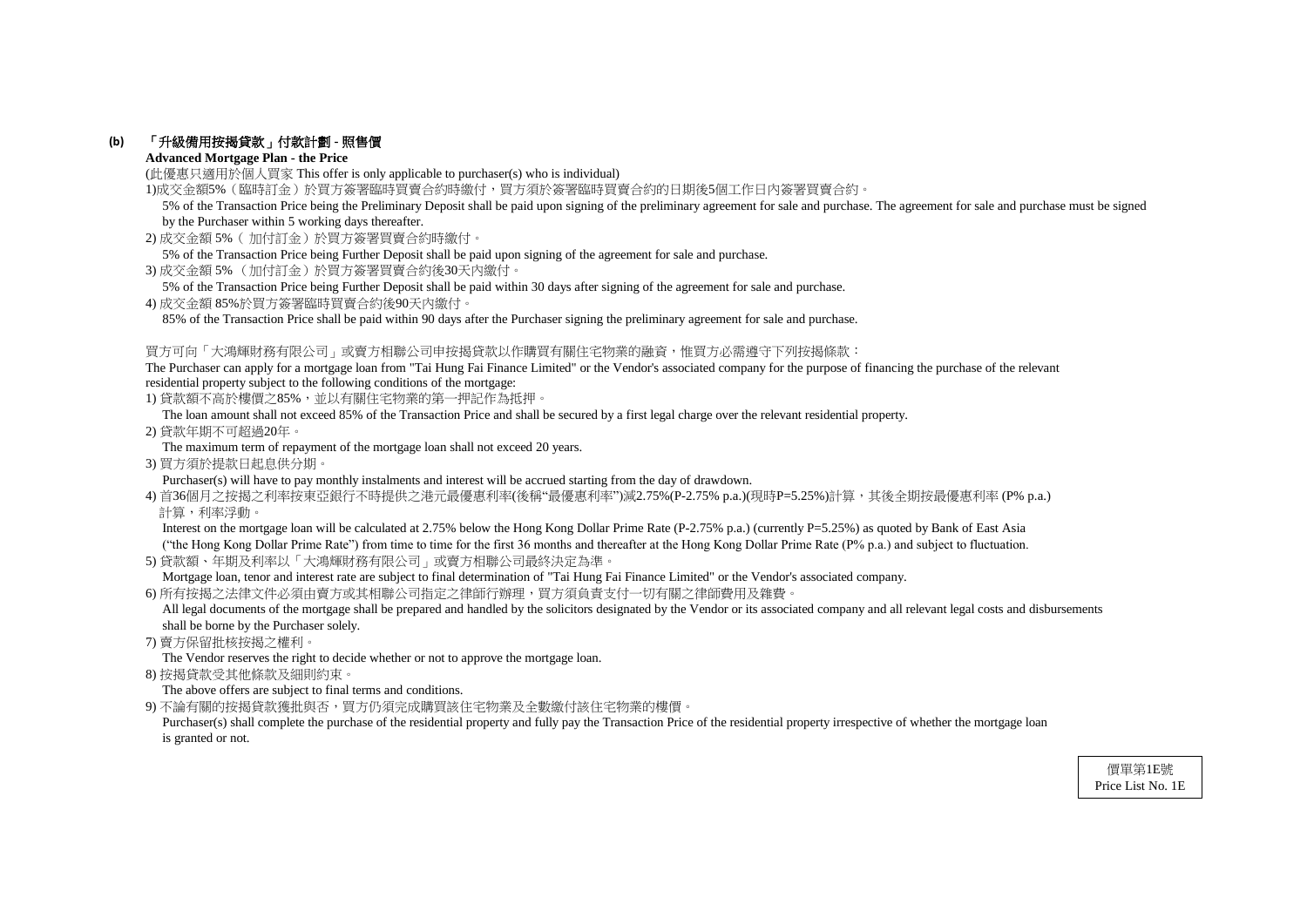- (4)(ii) 售價獲得折扣的基礎 Basis on which any discount on the Price is available
- (a) 請參閱4(i)(a)。 Please refer to  $4(i)(a)$ .
- (b) 「從價印花稅津貼」優惠 "Subsidy of Ad Valorem Stamp Duty" Benefit. 買家可獲額外4.25%售價折扣優惠作為「從價印花稅津貼」優惠。 An extra 4.25% discount from the Price would be offered to the purchasers as the "Subsidy of Ad Valorem Stamp Duty" Benefit.
- (4)(iii) 可就購買該項目中的指明住宅物業而連帶獲得的任何贈品、財務優惠或利益 Any gift, or any financial advantage or benefit, to be made available in connection with the purchase of a specified residential property in the development

如果買家購買有關住宅物業於此價單第二部份標上"\*"之單位,賣方首次發售發展項目住宅車位時將優先邀請所有該等買家按賣方公佈之售價認購一個住宅車位。買家需於賣方作 出認購邀請時賣方所訂時限決定是否購買住宅車位及簽署相關買賣合約,逾時作棄權論。此優惠視乎發展項目住宅車位供應而定,售完即止。將發展項目住宅車位要約出售與 否及何時出售,以及要約條款,概由賣方全權決定。詳情以相關交易文件條款作準。

以下贈品、財務優惠或利益由賣方提供及只適用於臨時買賣合約中列明之買方。 The following gift, financial advantage or benefit are offered by the Vendor and are applicable only to the Purchaser specified in the preliminary agreement for sale and purchase.

- (a) 請參閱4(i)(b)。 Please refer to 4(i)(b).
- (b) 住宅停車位優惠

Offer of Residential Parking Space:

When the Vendor first launches the sale of the Residential Carparking Spaces in the Development, purchasers of those residential properties marked with a "\*" in Part 2 of this price list will be invited to apply for the purchase of one such Residential Carparking Space (on such price as the Vendor prescribes) before the Residential Carparking Spaces in the Development are made available for purchase by other persons. Each such purchaser must decide whether to purchase one such Residential Carparking Space and must enter into a relevant agreement for sale and purchase within the period as prescribed by the Vendor when the Vendor makes the invitation, failing which that purchaser will be deemed to have given up the benefit. This benefit is subject to the availability of the Residential Carparking Spaces in the Development. The decision as to whether and when to make offer to sell any Residential Carparking Spaces and the terms of such offer are subject to the absolute discretion of the Vendor. This benefit is subject to the terms and conditions of the relevant transaction documents.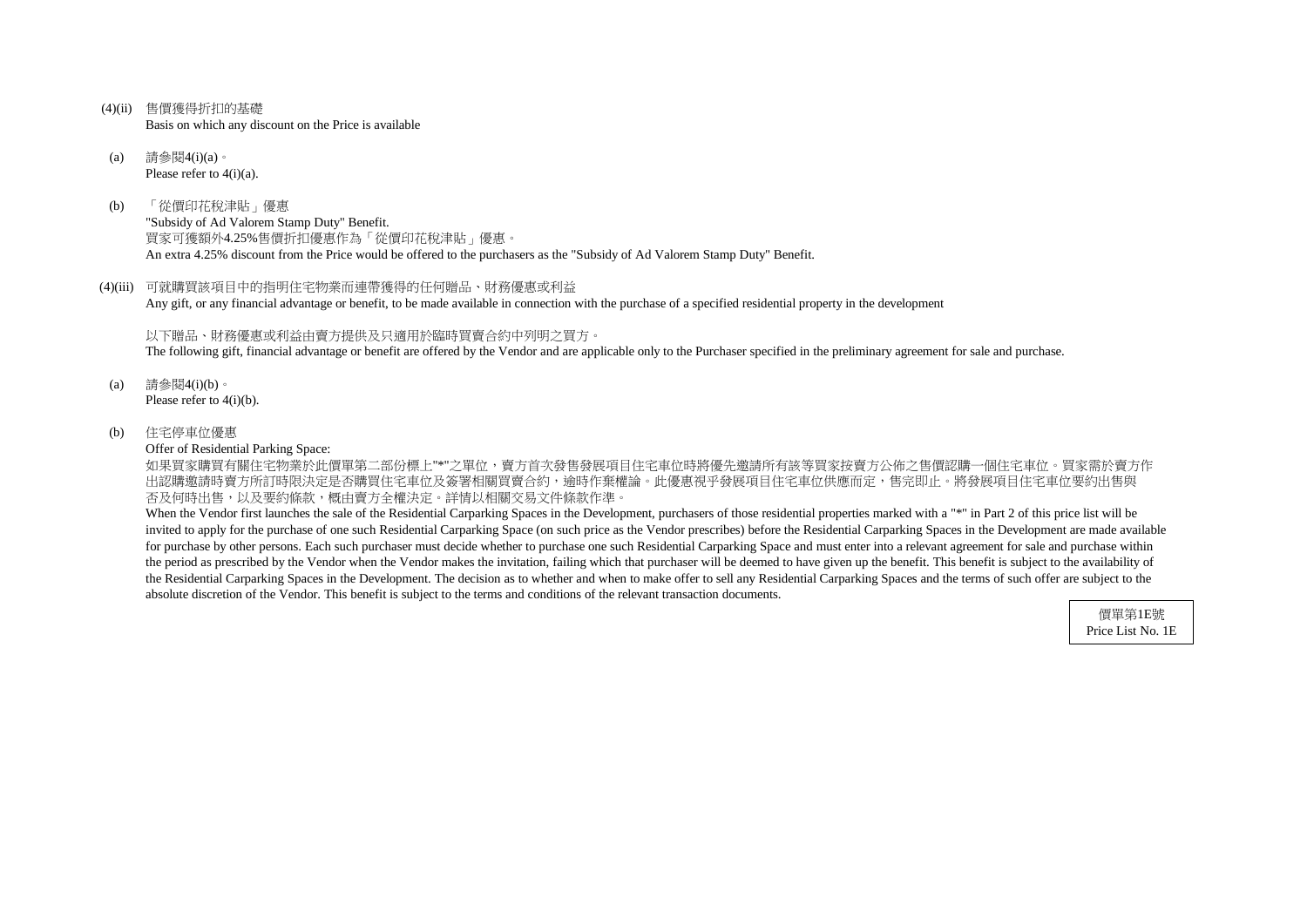#### (c) 為於B2層商舖優惠

## Offer of Shop on B2/F

is as follows: Purchasers will be invited to apply for the purchase of one Shop on B2/F, the priority of purchase will be according to the sequence of specified unit sold in this Price List. The Price of each such Shop

買家可按於本價單售出的指明住宅單位先後次序揀選及購買本項目為於B2層商舖一個,商舖售價如下:

買家需於賣方作出認購邀請時賣方所訂時限決定是否購買商舖及簽署相關買賣合約,逾時作棄權論。此優惠視乎發展項目商舖供應而定,售完即止。將發展項目的商舖要約出售 與否及何時出售,以及要約條款,概由賣方全權決定。詳情以相關交易文件條款作準。

| hop | Price       | Floor | Shop | Price       | Floor          | Shop | Price       |
|-----|-------------|-------|------|-------------|----------------|------|-------------|
| 角铺  | 售價          | 樓層    | 商舖   | 售價          | 樓層             | 商舖   | 售價          |
| 2   | HK\$280,000 |       | 25   | HK\$388,000 |                | 32   | HK\$280,000 |
| 9   | HK\$338,000 |       | 26   | HK\$280,000 |                |      |             |
| 13  | HK\$338,000 | B2    | 27   | HK\$280,000 | B <sub>2</sub> |      |             |
| 15  | HK\$338,000 |       | 28   | HK\$280,000 |                |      |             |
| 18  | HK\$388,000 |       | 30   | HK\$280,000 |                |      |             |
| 23  | HK\$388,000 |       | 31   | HK\$280,000 |                |      |             |

| Floor          | Shop | Price       |
|----------------|------|-------------|
| 健層             | 商舖   | 售價          |
|                | 32   | HK\$280,000 |
|                |      |             |
| B <sub>2</sub> |      |             |
|                |      |             |
|                |      |             |
|                |      |             |

Each such purchaser must decide whether to purchase one such Shop and must enter into a relevant agreement for sale and purchase within the period as prescribed the Vendor when the Vendor makes the invitation, failing which that purchaser will be deemed to have given up the benefit. This benefit is subject to the availability of the Shops in the Development. The decision as to whether and when to make offer to sell any Shops and the terms of such offer are subject to the absolute discretion of the Vendor. This benefit is subject to the terms and conditions of the relevant transaction documents.

# 1. 如買方選用賣方指定之代表律師作為買方之代表律師處理其買賣合約及轉讓契,賣方同意為買方支付買賣合約及轉讓契兩項法律文件之律師費用(不包括雜費,雜費須由 買方支付)。

| Floor          | Shop   | Price       |  | Floor | Shop | Price       |  | Floor | Shop | Price    |
|----------------|--------|-------------|--|-------|------|-------------|--|-------|------|----------|
| 樓層             | 商鋪     | 售價          |  | 樓層    | 商舖   | 售價          |  | 樓層    | 商舖   | 售價       |
|                |        | HK\$280,000 |  |       | 25   | HK\$388,000 |  | B2    | 32   | HK\$280. |
|                |        | HK\$338,000 |  |       | 26   | HK\$280,000 |  |       |      |          |
| B <sub>2</sub> | 13     | HK\$338,000 |  | B2    | 27   | HK\$280,000 |  |       |      |          |
|                | 15     | HK\$338,000 |  |       | 28   | HK\$280,000 |  |       |      |          |
|                | 18     | HK\$388,000 |  |       | 30   | HK\$280,000 |  |       |      |          |
|                | $\cap$ | HK\$388.000 |  |       |      | HK\$280,000 |  |       |      |          |

## (4)(iv) 誰人負責支付買賣該項目中的指明住宅物業的有關律師費及印花稅

Who is liable to pay the solicitors' fees and stamp duty in connection with the sale and purchase of a specified residential property in the development

2. 如買方選擇另聘代表律師為買方之代表律師處理其買賣合約及轉讓契,買賣雙方須各自負責其有關買賣合約及轉讓契兩項法律文件之律師費用及雜費。 If the Purchaser chooses to instruct his/her own solicitors to act for him/her in relation to the agreement for sale and purchase and the assignment, each of the Vendor and Purchaser shall pay his/her own solicitors' legal fees and disbursements in respect of the agreement for sale and purchase and the assignment.

# 3. 買方須支付一概有關臨時買賣合約、買賣合約及轉讓契之印花稅(包括但不限於任何買方提名書或轉售的印花稅、任何從價印花稅、額外印花稅、買家印花稅及任何與過期 繳付任何印花稅的有關罰款、利息及附加費用)。

All stamp duty on the preliminary agreement for sale and purchase, the agreement for sale and purchase and the assignment (including but not limited to any stamp duty on any nomination or sub-sale, any ad valorem stamp duty, special stamp duty, buyer's stamp duty and any penalty, interest and surcharge, etc. for late payment of any stamp duty) will be borne by the Purchaser.

legal cost of the agreement for sale and purchase and the assignment (excluding the disbursements which shall be paid by the Purchaser). If the Purchaser appoints the Vendor's solicitors to act for him/her in relation to the agreement for sale and purchase and the assignment, the Vendor agrees to bear the Purchaser's